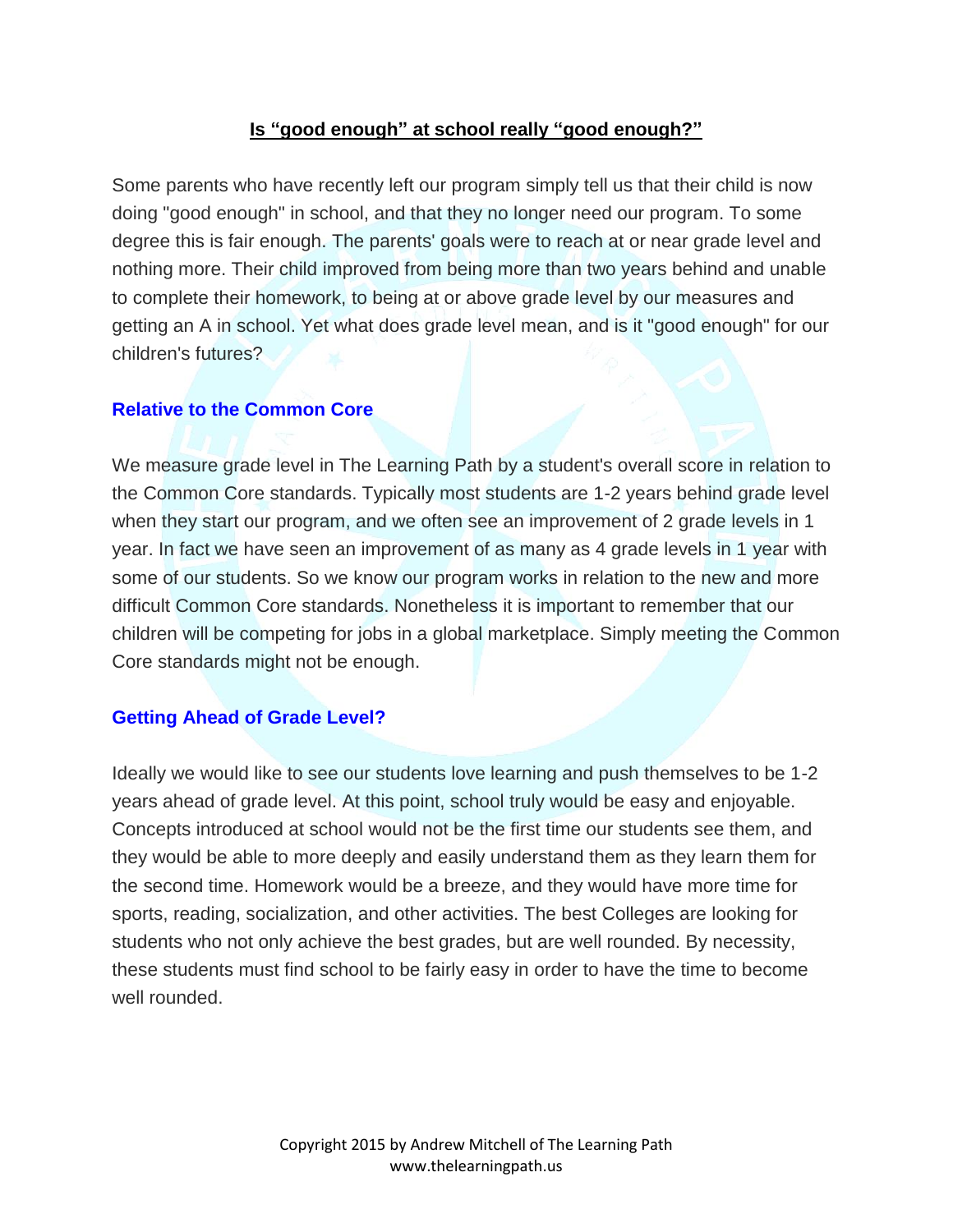## **International Competition will be more important than Domestic**

Even our best students though will have to compete with students from China, India, and the rest of the world. This is not only true of the later labor market, but for getting into local Universities who increasingly depend upon the higher fees paid by international students. Not only do international students have generally higher test scores, but the University would prefer to get the greater revenue they bring.

The standards in China and India are not only more demanding than here, but there are also many more students. To give you some idea, there are more Honors students in India than there are students in the USA. Even if we were to take the extreme step of locking these people out of US Universities (we'd then have to pay more taxes to sustain our public Universities) and the US job market (not a good idea for the US economy), we can't avoid the fact that our children will still be competing for jobs with international students. When Microsoft could not get enough US Visas for its workers, it simply opened a new office in Vancouver, Canada and located them there. Highly paid and highly educated work tends to be information based, and this can be located anywhere. The global marketplace for labor that our less well educated children will face will be much more difficult than anything we ever faced. In contrast our well educated children will reap huge rewards from the global marketplace, enjoying fantastic new opportunities.

### **Better Education = Global Opportunities**

We want to position our children to benefit from these global opportunities, and education is the best way to do so. The new Common Core standards are good, but simply meeting them is not going to be good enough to compete in the global market. We need to look beyond the USA and ensure that our children are meeting the best international education standards. The only caveat here is that the best international education standards need to promote innovation, as this is the bedrock of the global economy. Apple makes all its money from innovation, not manufacturing (sent to China for a very low profit margin). There is real truth in Apple's expression of "designed in California, assembled in China." Design is where the money is, but it can also be relocated anywhere.